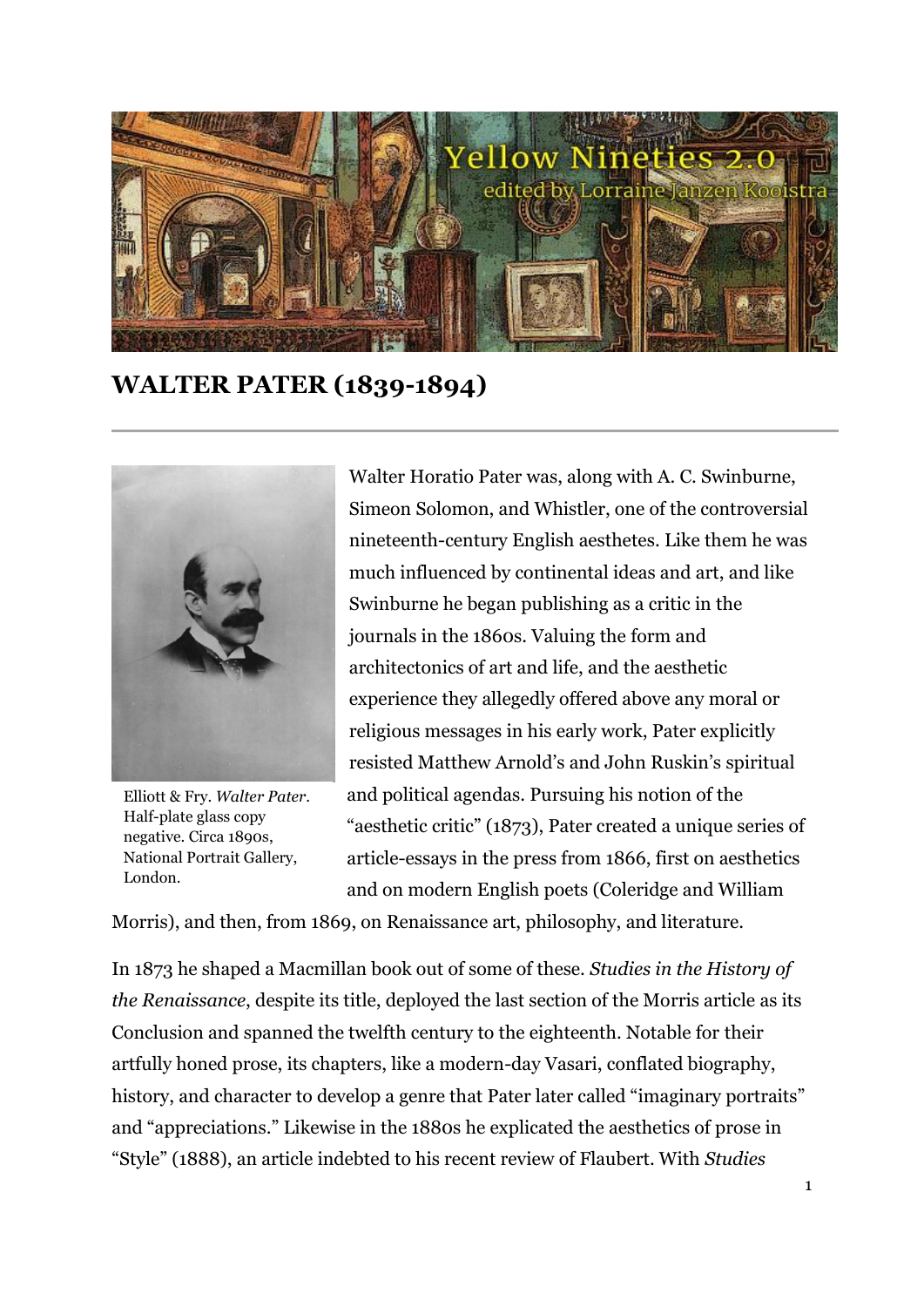Pater attracted both admiration and revulsion, resulting in a gap of a dozen years before publication of his next book, an historical novel, *Marius the Epicurean,* an attempt to explain the hedonism for which *Studies* had been castigated*.* Like many of his projects after the fracas of 1873/4, *Marius* is set in the past and abroad. If a degree of authorial self-censorship is evident, notably Pater's critics do not prevail: the mainstream press accommodated his regular articles, and Macmillan remained his publisher.

Pater went on to write another (unfinished) historical novel, cultural and literary theory, criticism of English literature (collected in *Appreciations*), pieces on classical subjects culled from his university lectures, and a number of short stories, some of which were reprinted in *Imaginary Portraits* (1887)*.* Apart from *Marius,* most of his work appeared first in the journals, and its characteristic unit/genre is the periodical article.

Dying young, and before the Wilde trials, Pater's publications for the most part appeared before the famous journals of the 1890s took root. Although he was expected to contribute to *The Yellow Book,* for example, he did not, as only one issue appeared before his death; and he figured significantly in *The Savoy* (1896) only posthumously, in Arthur Symons' tribute article. Similarly, he was a presiding spirit in *The Artist and Journal of Home Culture* but apparently never a contributor. Moreover, Pater was a careful man, mindful of his reputation and his own writing plans. He contributed not to little magazines but to some of the erudite mainstream journals of the mid-nineteenth century, the quarterly *Westminster Review,* the monthly *Fortnightly Review* and, mainly for his fiction, *Macmillan's Magazine*, which serialised his second novel *Gaston de Latour* (1896).

Pater therefore, as an aesthete, was a forerunner and mentor of those whose careers flourished in the 1890s. In 1893 Symons counted Pater among the English Decadents in "The Decadent Movement in Literature," published in the November *Harper's New Monthly Magazine*. This issue also included Pater's last defiantly risqué tale, "Apollo in Picardy." However, when Symons revised the article, expanding it into a book, he deleted the Pater section as well as the word "Decadent," updating to the newest form of the Pre-Raphaelite/aesthetic/decadent tradition. The title now read *The Symbolist Movement in Literature* (1899).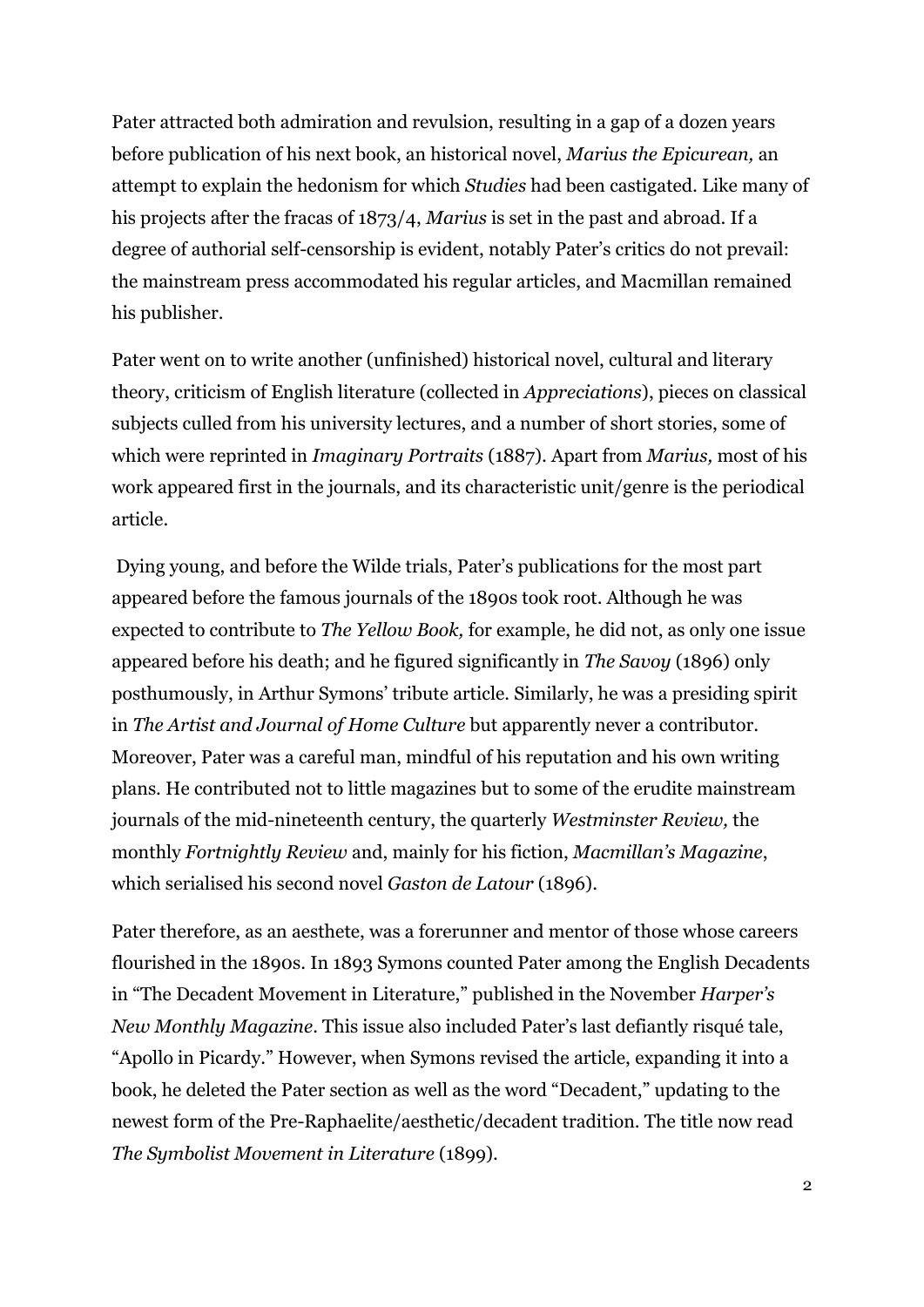Pater was born in the east end of London, the son of a doctor who died in 1841 while Walter was still a toddler. Leaving the insalubrious neighbourhood immediately, Maria Pater took her four children due north across London, settling first on the edge of the newly built Victoria Park in Hackney, and then in Enfield. In a family of generations of doctors, Walter was the first to attend university, for which he prepared in the King's School Canterbury, to which city the family moved for his education. He went on to Queen's College, Oxford where he read classics. By 1864 he was a probationary non-clerical Fellow at Brasenose, the Oxford College which was to remain his lifelong base. In 1869 Pater moved out of College into a house in North Oxford where he lived with his two sisters. The younger of the two – Clara – became in 1879 a founder of Somerville Hall, and its classics tutor. In 1885 the family made London their base, with Clara and Walter living in term-time in their respective colleges. The family only briefly returned to Oxford lodgings before Pater's death.

Once the *Renaissance* essays were collected and attributed to Pater, they became the touchstone of his burgeoning reputation as an advocate of an exquisite hedonism articulated in its Preface and Conclusion, and identified forthwith as the byword of aestheticism: "To burn always with this hard gem-like flame, to maintain this ecstasy, is success in life." Conflating life and art as he does, Pater was parodied as Mr. Rose in W.H. Mallock's *roman a clef*, *The New Republic* in 1876, and removed the Conclusion from the second edition in 1877. Another equally renowned aspect of the first edition was its sinuous, gorgeous, and chiselled prose in, for example, its representation of Leonardo's image of La Gioconda: "The presence that thus so strangely rose beside the waters." W.B. Yeats perpetuated its fame in *The Oxford Book of Modern Verse* in 1937: he published the passage as a prose poem. While Pater's style changed over his career, it was refined rather than transformed, and reflected his commitment to the possibilities of prose, including its capacity for ekphrasis.

Pater was a gay man in a University culture which was largely homosocial, and his writing unabashedly documents a tradition of male artists and themes. From his early articles in the 1860s and early 1870s on Winckelmann, Michelangelo, and Leonardo to his late short story "Apollo in Picardy" (1893), bachelors, male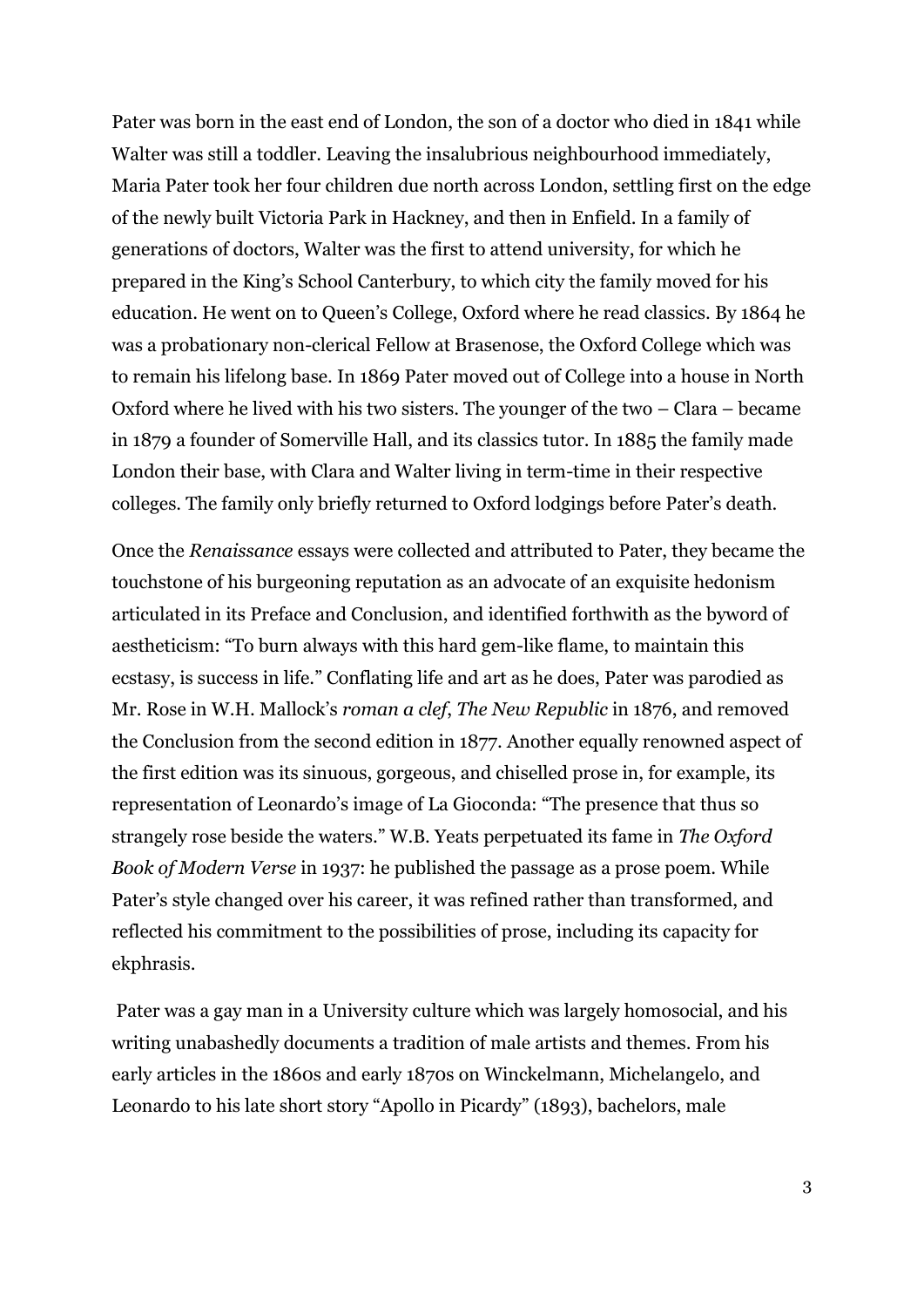friendship, and the problem of how to live as a modern man of the "new culture" remain consistently in view.

Pater's mind and writing attracted a number of well-known authors and artists. If his immediate circle at various periods included well-known figures such as Solomon, Symons, Edmund Gosse, and Vernon Lee, the resonance of his work for Swinburne, Wilde (whom he taught), Yeats, John Addington Symonds, Henry James, George Moore, T.S. Eliot, Virginia Woolf, and E. M. Forster is unmistakeable. Many critics treat Pater as a proto-modernist whose preoccupations with form, style, and culture fuelled modernism itself. At the same time, he is a man of the 1860s-1880s, in his implication in religion, the particulars of his struggles with gender, his conflation of visual art and literature, his take on the novel, his serial short fiction, and his consistent publication in the mainstream press. In these respects he is not as defined by the 1890s as he might have been, had he lived longer.

## © 2010, Laurel Brake

Laurel Brake is Professor Emerita of Literature and Print Culture, Birkbeck, University of London. She is the author of *Walter Pater* (1994), and various titles on the nineteenth-century press. Co-editor of several volumes on Pater in 1991 and 2002, she is currently writing a biography of the Paters. Most recently she has coedited *the Dictionary of Nineteenth-Century Journalism (DNCJ*; paper and online*),*  2009 ff, and directed ncse, 2008, an online edition of nineteenth-century serials (www.ncse.ac.uk).

## **Selected Publications by Pater**

*Appreciations, with an Essay on Style.* London: Macmillan, 1889. *Essays from the 'Guardian'.* Ed. E Gosse. London: Privately Printed, 1896. *Gaston de Latour.* Ed C. L. Shadwell. London: Macmillan, 1896. (A scholarly edition has been edited by Gerald Monsman, Greensboro: ELT Press, 1995.) *Greek Studies.* Ed. C.L. Shadwell. London: Macmillan, 1895. *Imaginary Portraits.* London: Macmillan, 1887. *Letters of Walter Pater.* Ed L. Evans. Oxford: OUP, 1970.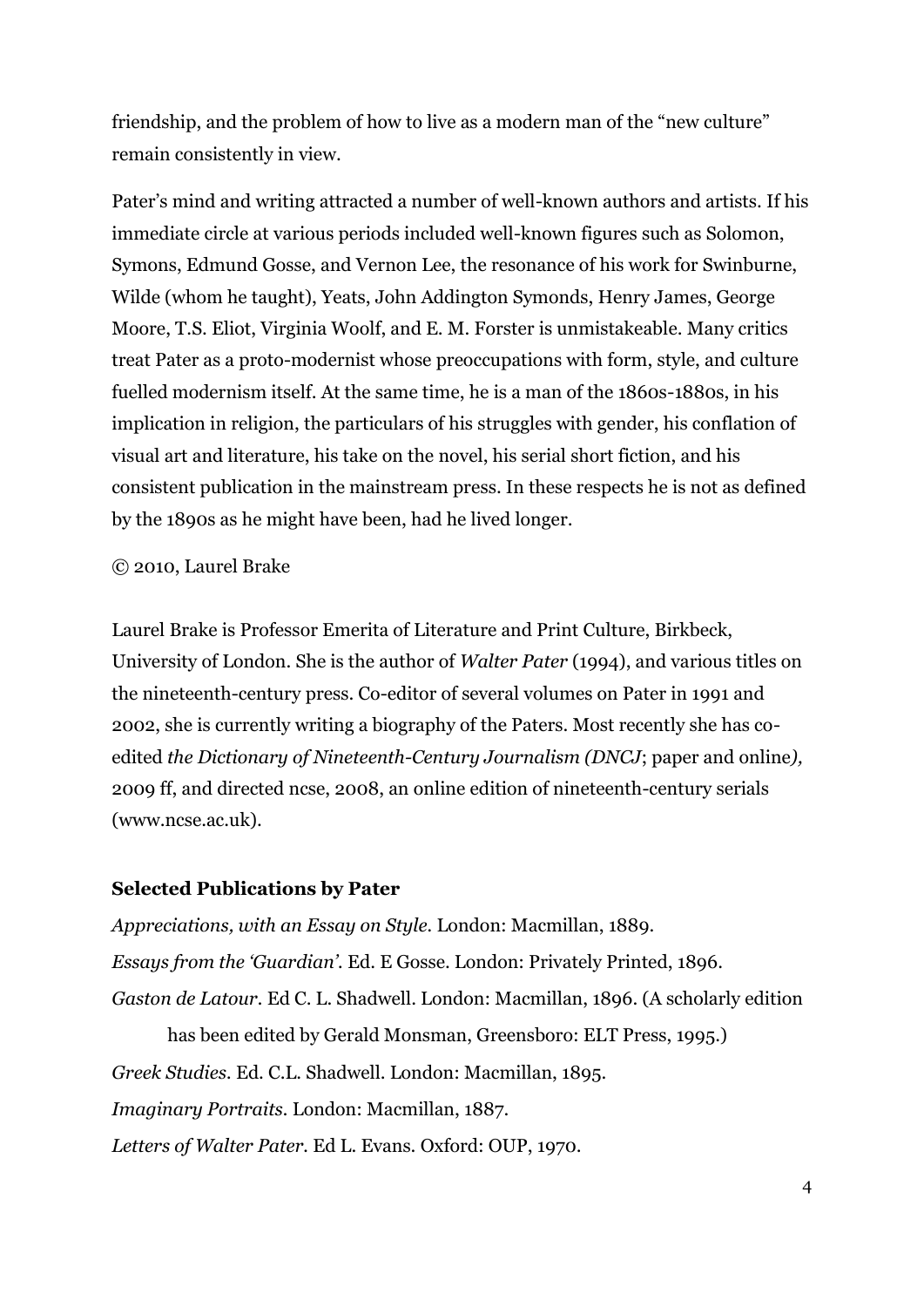- *Marius the Epicurean.* 2 vols. London: Macmillan, 1885. (Scholarly editions are available, edited by Ian Small, OUP, 1985, and Gerald Monsman, Valancourt, 2008).
- *Miscellaneous Studies.* Ed. C. L. Shadwell. London: Macmillan, 1895.?
- *Plato and Platonism.* London: Macmillan, 1893.
- *Studies in the History of the Renaissance.* London: Macmillan, 1873. (An accessible scholarly edition of this first edition has appeared, edited by Matthew Beaumont, Oxford: OUP, 2010.)

*Uncollected Essays.* Ed T. Mosher. Portland, Me: Mosher, 1901.

## **Selected Publications about Pater**

- Brake, Laurel. *Walter Pater. Writers and their Work*. Plymouth: Northcote House, 1994.
- Brake, Laurel, Elicia Clements, Lesley Higgins, eds. *Victorian Aesthetic Conditions: Pater Across the Arts.* Basingstoke: Palgrave, 2010.
- Brake, Laurel, Lesley Higgins, Carolyn Williams, ed., *Walter Pater: Transparencies of Desire*. Greensboro: ELT Press, 2002.
- Clements Elicia and Lesley J. Higgins, eds. *Victorian Aesthetic Conditions: Pater across the Arts.* Houndmills and New York: Palgrave Macmillan, 2010.
- Dellamora, Richard. *Victorians and Sexual Dissidence*. Chicago: Chicago UP, 1999.
- ---. *Masculine Desire: The Sexual Politics of Victorian Aestheticism.* New York: Atlantic Books, 1990.

Donoghue, Denis. *Walter Pater. Lover of Strange Souls.* New York: Knopf, 1995.

Dowling, Linda C. *Language and Decadence in the Victorian Fin de Siècle.* 

Princeton, NJ: Princeton UP, 1986*.*

- *---. Hellenism and Homosexuality in Victorian Oxford*. Ithaca and London: Cornell University Press, 1994.
- ---. *The Vulgarization of Art: The Victorians and Aesthetic Democracy*.

Charlottesville, VA and London: Virginia University Press, 1996.

- Evangelista, Stefano. *British Aestheticism and Ancient Greece: Hellenism, Reception, Gods in Exile.* Houndmills and New York: Palgrave Macmillan, 2009.
- Higgins, Lesley J. *The Modernist Cult of Ugliness: Gender and Aesthetic Politics*. New York: Palgrave, 2002.